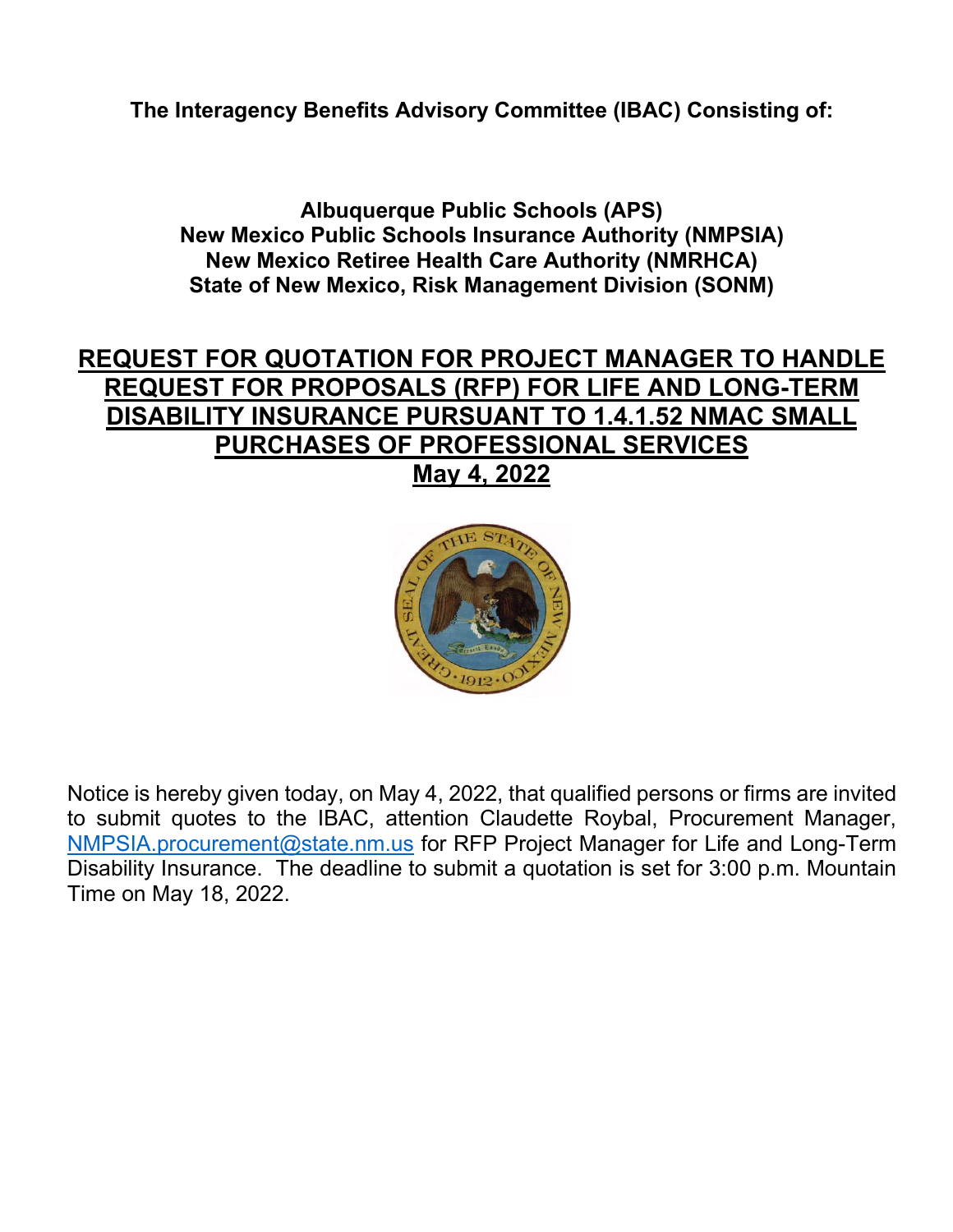## **PROJECT MANAGER FOR LIFE AND DISABILITY RFP**

- 1. Collaborate and work with IBAC to develop an IBAC-specific Request for Proposals (RFP) for Life and Long-Term Disability Insurance based on the input and direction from IBAC agencies to include each line of coverage available from each agency, while adhering to state-mandated purchasing guidelines. Life and Long-Term Disability Insurance contracts will begin on July 1, 2023 for SONM, NMRHCA and NMPSIA; the APS contract will begin on January 1, 2024.
- 2. Collect all the experience and enrollment information needed for the RFP from each IBAC agency and/or the existing life and LTD carriers *(this is generally time-consuming, and the Project Manager needs to ensure the data is reviewed for reasonableness and consistency).*
- 3. Outline desired services requested by each IBAC agency *(they will differ by agency)*. SONM and NMRCHA offer life insurance only, NMPSIA and APS offer both life insurance and long-term disability insurance.
- 4. Provide a timeline, methodology, and strategy as to how the management of the Life and Disability Insurance RFP will be accomplished and evaluated by the IBAC.
- 5. Assist with RFP specifications, preparations, and review of vendor proposals and advise, as requested, with negotiations and implementation guidance.
- 6. Assist with providing responses to written questions from Offerors.
- 7. As requested, participate in the preparation and presentation of any necessary and/or requested reports, cost projections, and side-by-side comparison of responses.
- 8. Assist with establishing and calculating the evaluation point summary, cost ranking, and total awarded points to include a best and final analysis.
- 9. Provide a proposed evaluation report to the IBAC and collaborate with the IBAC agencies as required to finalize the report.
- 10. Ensure the cost analysis shows each agency solo, as well as the entire IBAC jointly for life insurance coverage. For Long Term Disability (LTD), the cost analysis needs to show each agency participating in LTD solo as well as jointly for the IBAC agencies participating in LTD. *(In the past, there were differences in the quoted rates depending on how many lines of coverage were awarded to*